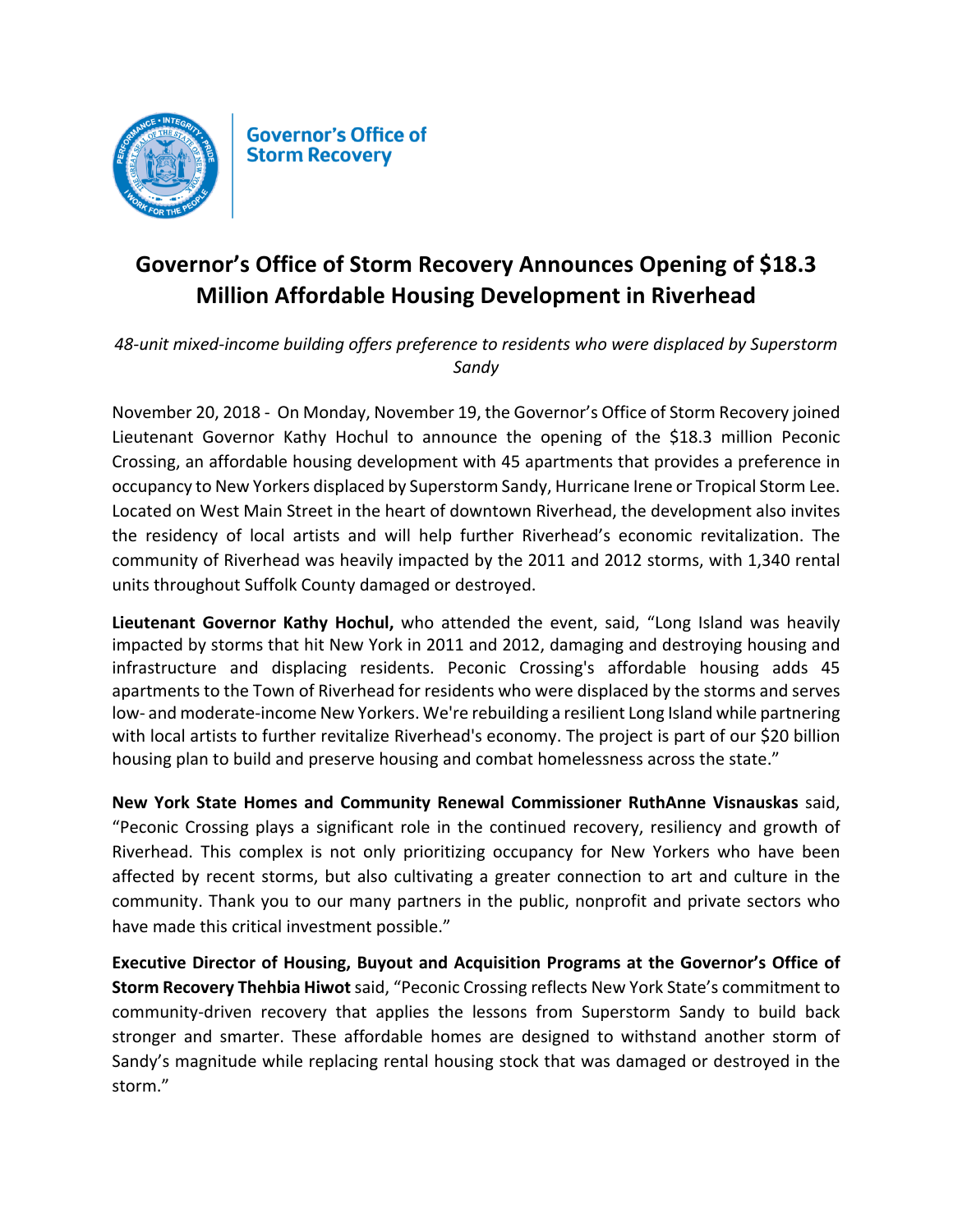In direct response to the need for new and affordable housing, Peconic Crossing contains spacious, energy-efficient one- and two-bedroom apartments and was designed with resiliency in mind. As a result, there are no residential units on the first floor and all critical equipment has been placed above the base floor elevation.

Of its 45 units, a total of 40 of these apartments will serve low-income households, with the remaining five to serve moderate-income tenants.

Amenities include a fitness room, a community room, laundry facilities, a management office and 40 on-site parking spaces. The complex is adjacent to Grangebel Park, which was recently upgraded with more than \$1 million in federal funding, adding to the vibrancy of the area. Main Street is also the focus of the town's larger economic revitalization efforts, which aim to build upon and promote Riverhead's historic character and attractions.

**Executive Vice President of Conifer Realty LLC, Joan Hoover said,** "Conifer Realty and our partners at CDCLI are proud to be members of the Riverhead community. It is our mission and commitment to provide high-quality affordable homes that positively impact people's lives, every day. Collaborating with East End Arts to provide our resident artists with a gallery to showcase their work demonstrates our commitment to further the local arts' initiatives that have continued to play an important role in the revitalization of Downtown Riverhead. We thank our supporters at the Town of Riverhead, Suffolk County, and New York State, without whom, Peconic Crossing's success would not have been possible."

**President and Chief Executive Officer of the Community Development Corporation of Long Island Gwen O'Shea** said, "CDCLI is proud to partner with Conifer Realty, the East End Arts Alliance, the Town of Riverhead and Suffolk County on Peconic Crossing. Peconic Crossing is a fantastic example of how public/ private investment can support, sustain and revitalize local communities. Creating home, providing access to the arts and enhancing local businesses is a win for Riverhead and for Long Island. We are grateful to New York State for the tremendous financial commitment they have made to this project and this region."

**Suffolk County Executive Steve Bellone** said, "Governor Cuomo has been a tremendous supporter of this project and a true partner in making Peconic Crossing a reality. This new development will generate economic activity and provide access to housing for those displaced by Superstorm Sandy, Hurricane Irene or Tropical Storm Lee."

Riverhead Supervisor Laura Jens-Smith said, "Peconic Crossing is the culmination of multiple levels of government, and private organizations working together to help revitalize Riverhead's Downtown. With preference given to victims of Superstorm Sandy, and artists these new residents will help to transform our Downtown through their creativity, and talent. Workforce housing like Peconic Crossing is key to our continued efforts to support our Downtown, and I am happy to welcome them to Riverhead."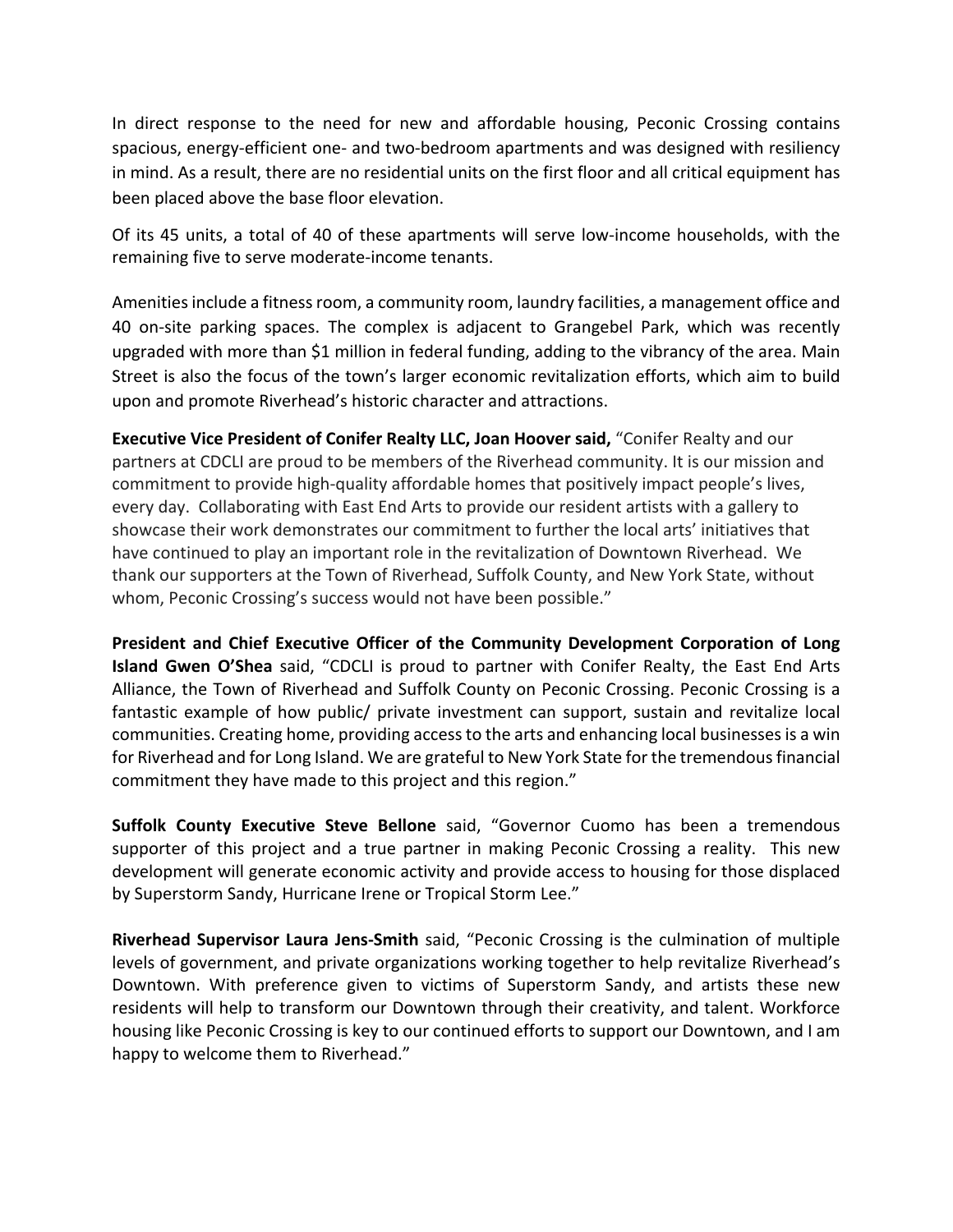The project was supported by a variety of funding including \$4.5 million in Community Development Block Grant - Disaster Recovery funding from GOSR. Additionally, it leveraged approximately \$10 million in equity from federal low-income housing tax credits, received approximately \$2.9 million from Community Development Trust, \$67,500 from the New York State Energy Research and Development Authority, \$200,000 from CDCLI, \$275,000 from Empire State Development and \$350,000 from Suffolk County.

On October 29, 2012, Superstorm Sandy stalled over Long Island, causing storm surges that in some instances measured 17 feet. According to estimates from the Federal Emergency Management Agency, the total coast of damages to the island's housing and critical infrastructure, coupled with the costs of debris removal, totaled \$8 billion.

Funding for projects like Peconic Crossing is provided in addition to the more than \$1 billion GOSR has already disbursed to homeowners across Long Island to facilitate repairs, elevation, and reconstruction.

###

Established in June 2013, the **Governor's Office of Storm Recovery** coordinates statewide recovery efforts for Superstorm Sandy, Hurricane Irene and Tropical Storm Lee. Through its NY Rising Housing Recovery, Small Business, Community Reconstruction, Infrastructure and Rebuild By Design programs — GOSR invests \$4.5 billion in federal Community Development Block Grant – Disaster Recovery funding to better prepare New York for extreme weather events. More information about GOSR and its programs is available online at: http://stormrecovery.ny.gov/.

**NYS Homes and Community Renewal (HCR)** works to create, preserve and improve affordable homes, and to develop vibrant communities. HCR is executing Governor Andrew M. Cuomo's unprecedented \$20 billion, five-year Housing Plan, which is making housing accessible and combating homelessness by building and preserving more than 100,000 units of affordable housing, including 6,000 supportive apartments. The plan is a far-reaching approach to statewide housing issues, and includes investing in multifamily and single-family housing, furthering community development strategies, and preserving rent stabilization. For more information on HCR, its programs and its initiatives, please visit: http://www.nyshcr.org/.

**Conifer Realty, LLC** is a nationally ranked, full-service real estate company specializing in the development, construction, management and ownership of high-quality, affordable housing communities. Since its inception in 1975, Conifer has grown considerably  $-$  currently owning and managing more than 15,100 multifamily units representing more than 230 apartment communities in New York, New Jersey, Pennsylvania and Maryland. In addition, the company consistently maintains a pipeline of more than 30 unique projects in various stages of the development process. For more information, please visit www.coniferllc.com, like us on Facebook at www.facebook.com/coniferrealty and follow us on Twitter at @ConiferRealty.